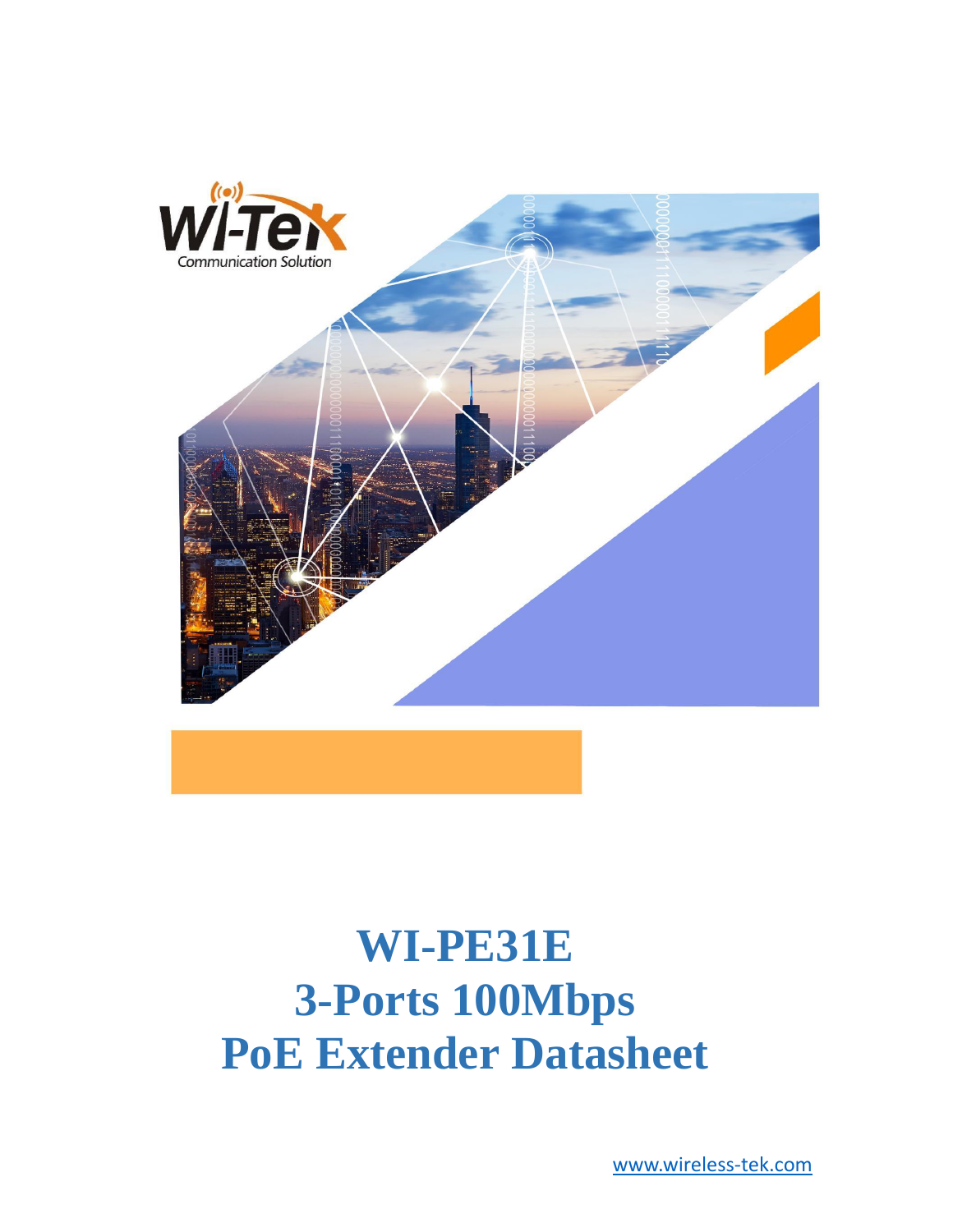## **Highlights**

- ⚫ 3\*100Mbps RJ45 Ports with 1 PoE IN, 2 PoE Out
- ⚫ IEEE 802.3af/at compliant
- ⚫ Delivers power up to 250 meters Max when EXT Mode
- ⚫ Can connect to a 4-level ring for extend 550meters
- ⚫ Auto-determine the necessary power requirements
- ⚫ Plug-and-Play, requires no configuration
- ⚫ External power adapter supply







## **Description**

#### **what this product does**

The PoE Extender WI-PE31E is a simple device which can extend the 100m standard data transmission to 250m through CAT5e/6 UTP cable, by just plug and play but no additional power supply or set up required. It offers you great flexibility to extend the distance of PoE network to triple, quadruple further in length or more. And this device supports forwards both Ethernet data and PoE power to remote devices For the cost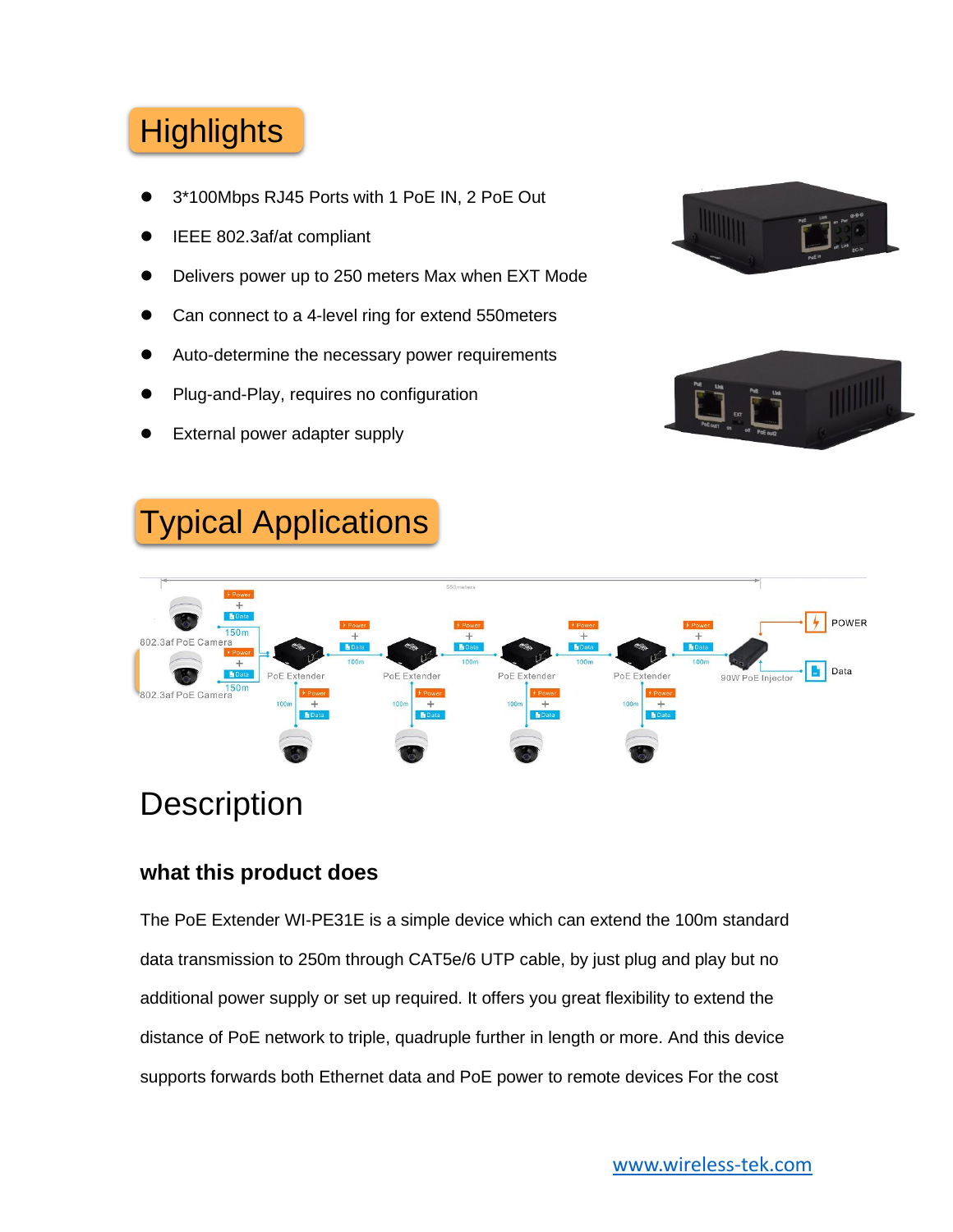saving and power management purpose, the WI-PE31E can be widely used for City intelligent traffic monitoring system (ITS), safe city, and wireless city; large industrial factory& enterprise security surveillance system; Highway surveillance system, electronic road surveillance, snapshot system; Remote multimedia teaching & campus surveillance, video conferencing systems; Building intercom, wireless communications, video surveillance.

## **Specifications**

| <b>Interface</b>               | 3 10/100Mbps RJ45 Ports                                                                                                                                                                        |
|--------------------------------|------------------------------------------------------------------------------------------------------------------------------------------------------------------------------------------------|
| <b>Network</b><br><b>Media</b> | 10BASE-T: UTP category 3, 4,<br>5 cable (Max 100m)<br>$EIA/TIA-568$ 100 $\Omega$ STP (Max<br>100m)<br>100BASE-TX: UTP category 5,<br>5e cable (Max 100m)<br>EIA/TIA-568 100Ω STP (Max<br>100m) |
| <b>Fan Quantity</b>            | Fanless                                                                                                                                                                                        |
| <b>PoE PIN</b>                 | $4,5+7,8$ - or $1,2+3,6$ -                                                                                                                                                                     |
| <b>DC INPUT</b>                | 52V 1.25A Max                                                                                                                                                                                  |
| <b>LED</b><br><b>Indicator</b> | PWR, Link                                                                                                                                                                                      |
| <b>DIP Function</b>            | EXT ON: PoE Out 250 meters<br>EXT OFF: PoE Out 250 meters                                                                                                                                      |

#### HARDWARE FEATURES